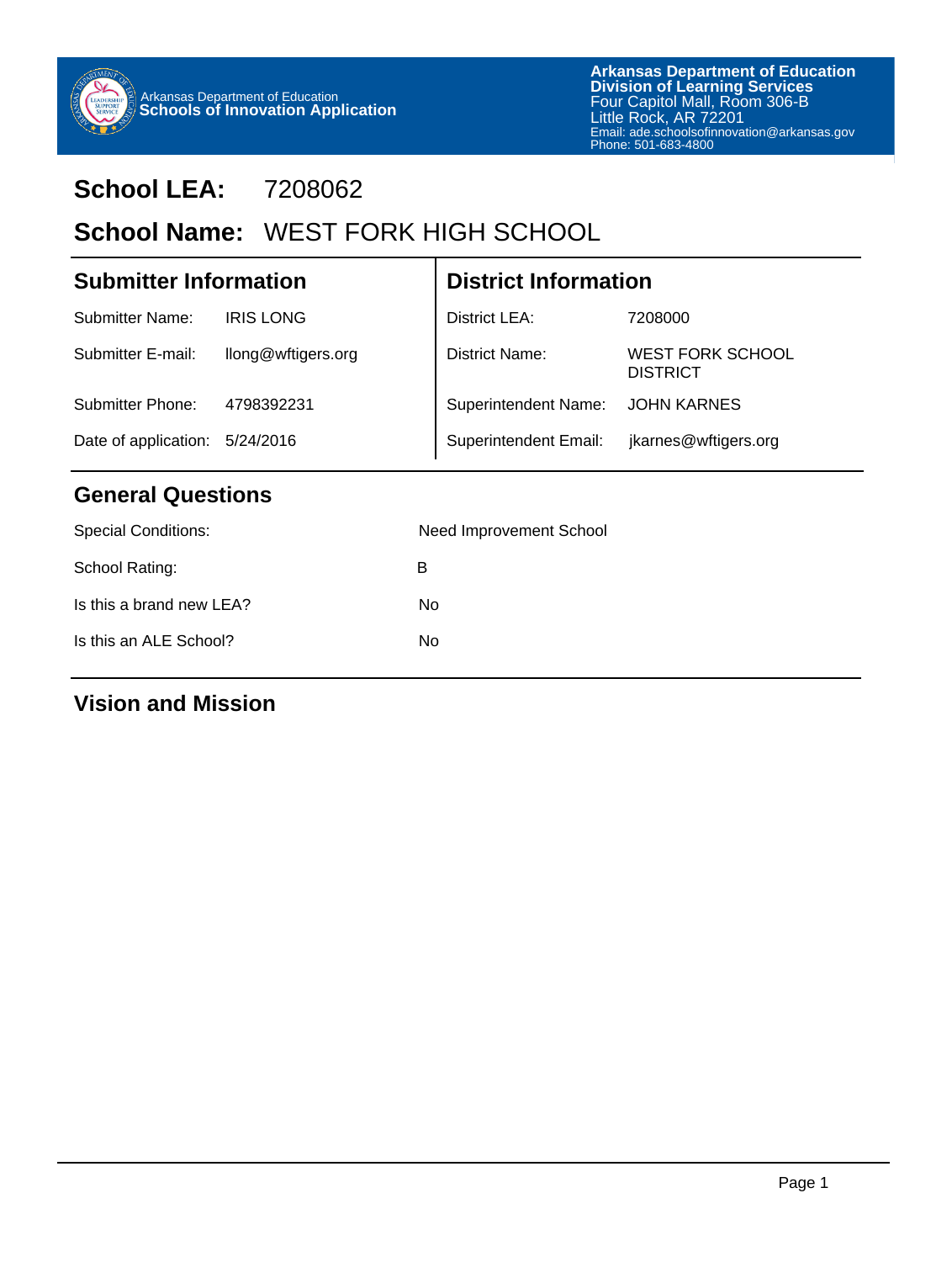

#### Mission

The mission of West Fork High School Personalized Learning Academy is to develop a personalized learning environment that produces self-motivated students who are independent, critical thinkers and who collaboratively participate in the learning environment.

#### Vision

The staff and community of West Fork High School understands that each student needs a personalized learning environment that allows each learner to obtain his/her maximum potential. The learning experiences should be real, rigorous, and relevant with cross-curricular connections that prepare students for college or career. Adult mentors will be instrumental in meeting the needs of the whole child while providing the support needed for each learner to take risks and become a self-motivated, life-long learner.

#### **Significance**

West Fork School District has seen a 12% decrease in student enrollment over the past 7 years. As a result, difficult decisions related to staffing and services provided to students have been a necessity. We continue to look for the new and innovative ways to meet the needs of all learners with limited resources. This year we began with a survey to students in grades 7 through 12 asking questions related to how our current school structure is working and/or not working for them. It was eye opening to see that many students responded with the desire to have more control over the learning environment, especially the pace at which they could move through a course. We also hosted a community meeting to seek input from the parents and community on suggested changes to the school structure. The parents' comments mirrored that of the students with the desire for the school to allow for more student choice and control in the learning environment. Additionally, parents also pointed out the need for more course offerings for students based on student interest.

We feel that the ability to rethink our mission, vision and purpose through redesigning our learning environment into one that is more personalized with more student choice that better prepares students for college or career will allow for us to efficiently meet the needs of all learners. The School of Innovation process has not only given us an avenue to enhance the conversations at the district level, but has also challenged us to think about how a 21st Century school should operate.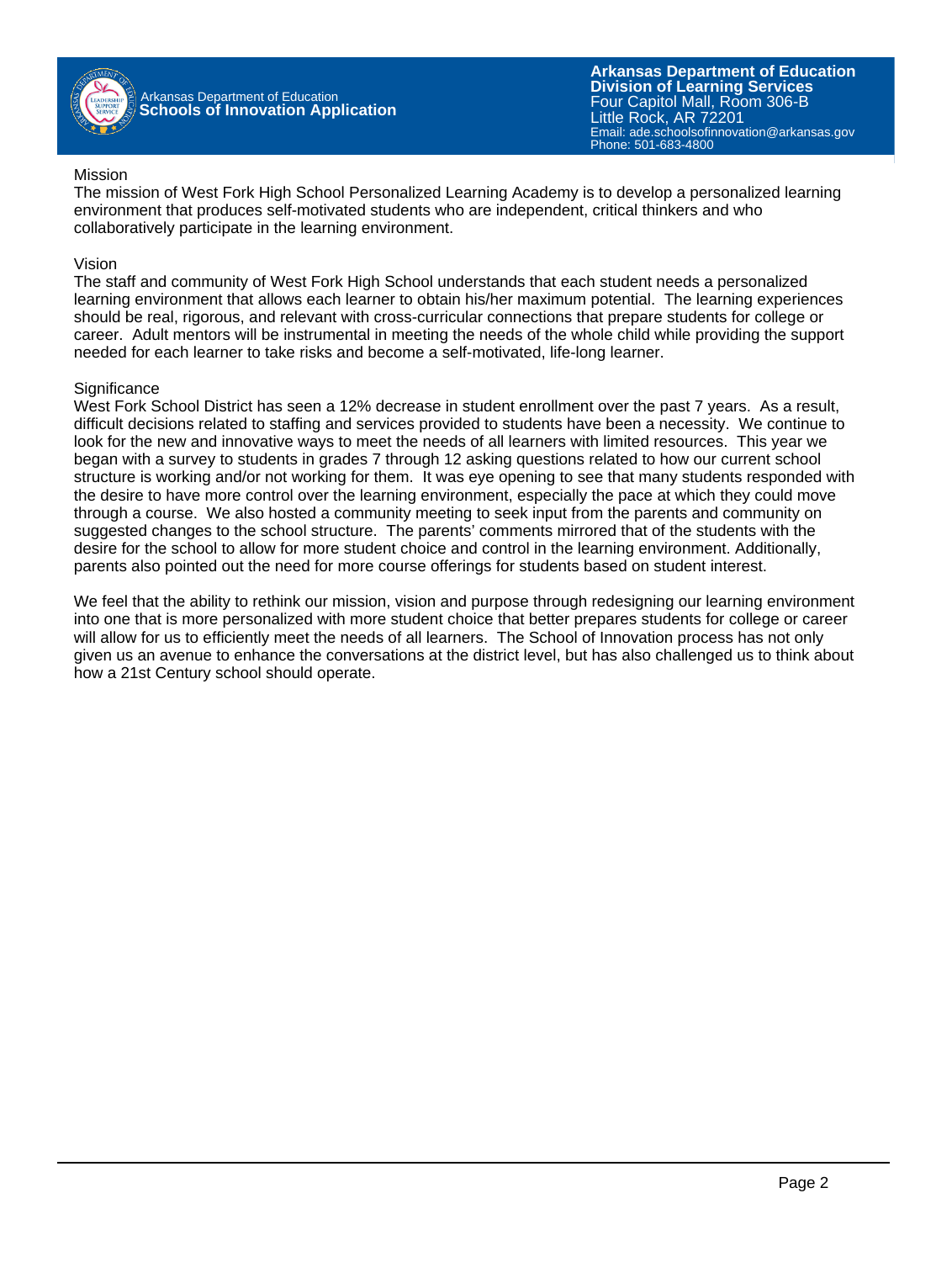

#### **Goals and Performance Targets**

Rationale for Innovation

Rationale

West Fork High School staff use data to evaluate and inform instructional practices and student learning. Based on the 2014-2015 PARCC data, 25% of the non-TAGG group and 7% of the TAGG group students were deemed on target to be college and career ready in mathematics. Also 57% of the non-TAGG group and 15% of the TAGG group were classified as on target to be college and career ready in literacy.

Staff members also use the NWEA Measures of Academic Progress (MAP) assessments to measure student growth over time. The data indicate that 49% of students in grades 9 and 10 are meeting growth expectations in mathematics and 54% in reading. Further disaggregation of the data shows that nearly 78% of the students who score above the 50th percentile on the math assessment are meeting typical growth expectations, while only 24% of those scoring below the 50th percentile are meeting growth expectations. In reading, 62% of those scoring above the 50th percentile are meeting growth expectations and 41% of those scoring below the 50th percentile are meeting growth targets.

Approximately 55% of our students qualify for the free or reduced lunch program due to household income. We have students that are classified as homeless, come from one-parent homes, or are being raised by family members other than the biological parents. Many of these students fall behind academically and become disengaged in the learning process due to academic skill gaps and social challenges. We will create an environment that supports more personalized time with each student to meet the needs of the whole child. A major support system will come in the form of a mentoring program. The research indicates many benefits of using adult mentors to support all students, especially at-risk adolescents. Mentoring programs strive to build positive, trusting relationships between each student and at least one adult. Programs that focus on supporting youth with education, social skills and relationship were more often effective than ones that focus on behavior problems, and programs that last one year or more were also found to more effective (Child Trends, 2013).

The mentoring program will be a welcome addition to the personalized learning environment at West Fork High School. The mentoring program will not only create lasting relationships with the student but also create a respectful lasting relationship with the families of our students. A personalized learning plan for each student will emphasize the following areas: academic rigor, social and emotional growth, and establishing long-term supportive relationship with an adult mentor.

Our teachers are constantly looking for ways to get more 1-on-1 time with our most at-risk students. Each teacher knows that our current schedule that includes short 45-minute periods with 20 or more students is not allowing time to meet the specialized needs of each student. Through the personalized learning model, we will develop teacher skills that focus on a student-centered personalized learning experience. The professional development model for the adults will also follow a learner-centered personalized learning experience.

Currently students are required to move at a pace that is dictated by the teacher and peers in the classroom, as well as, meet minimum seat-time requirements to obtain the Carnegie Unit. In our proposed model, students can be accelerated into more rigorous courses as they complete competencies for prerequisite courses. Additionally, our model will allow students increased amounts of time in areas in which they struggle. The increased time will allow for any point-in-time remediation that might be needed.

In the first year, a pod of 3 to 6 teachers from the areas of mathematics, science, language arts and social studies will work collaboratively to customize the learning experience for each student in the Personalized Learning Academy. Each student in the Personalized Learning Academy will participate in a 4-period block for a total of 205 minutes each day; the remaining 4 courses will take place in a traditional setting with 45 minutes per course. Students' in the traditional model will continue to take 8 courses of 45 minutes per period. Each pod of teachers will have the same common planning time to allow for ongoing student-centered conversations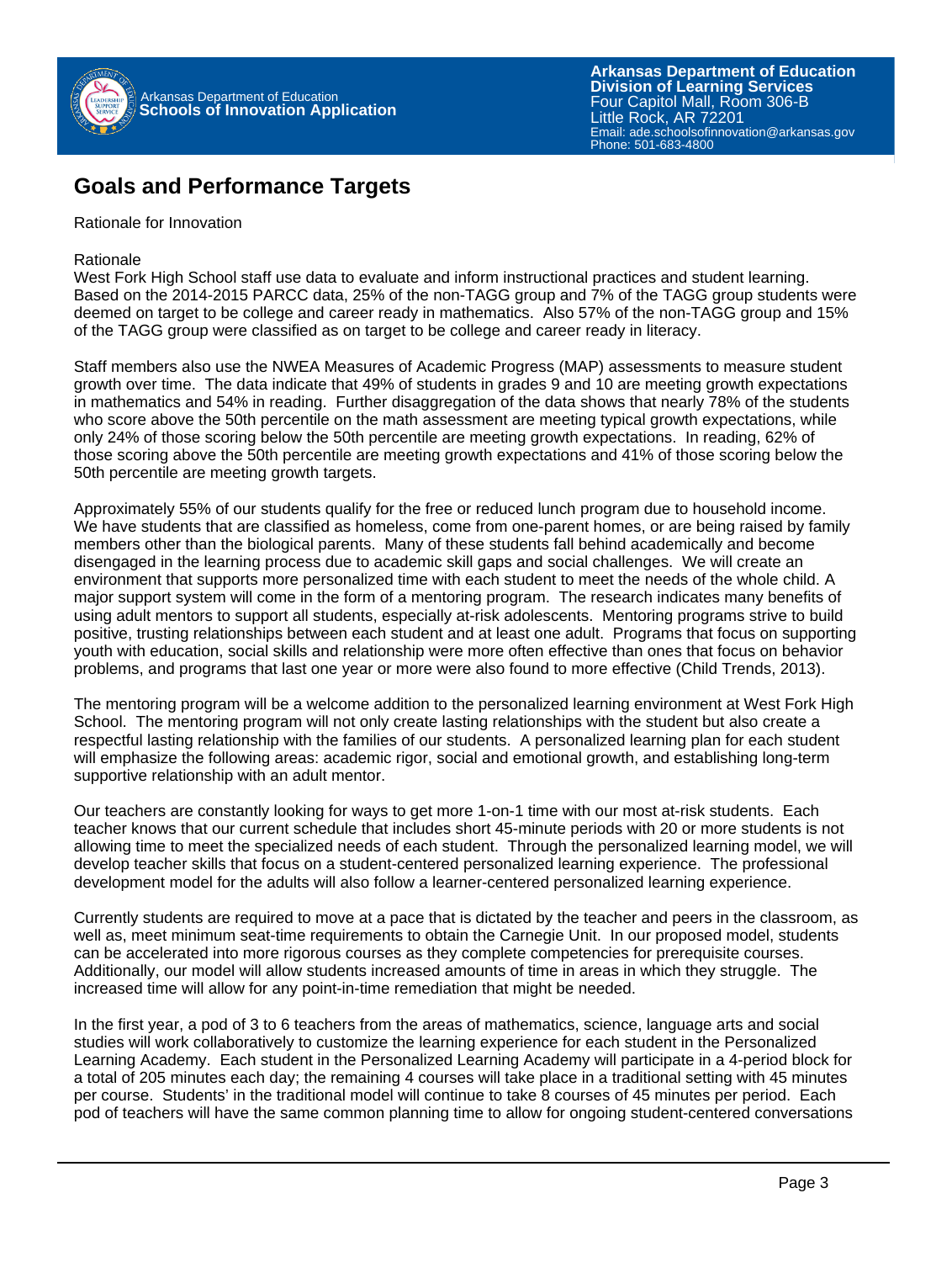

and time to allow for embedded professional development. Future years of the model will see an expansion into more content areas and elective courses.

Beginning in August 2014, West Fork High School began providing a Chrome book for each student in grades 9 through 12. Teachers have been incorporating technology tools that support and extend the learning process for students. In August 2015, in the second phase of our 1-to-1 initiative, we began offering online high school and college courses with approximately 125 course enrollments each semester. Moving to a personalized learning environment in phase three of the initiative is a natural next step in our transformation from a traditional setting to a setting that fosters 21st Century learning processes.

| Goal | <b>Goal Description</b>                                                          |  |
|------|----------------------------------------------------------------------------------|--|
|      | To close the achievement gap<br>between the TAGG group and<br>Non-TAGG group.    |  |
| 2    | To increase the number of<br>students who are completing<br>rigorous coursework. |  |
| 3    | To increase the level of<br>student engagement in the<br>learning process.       |  |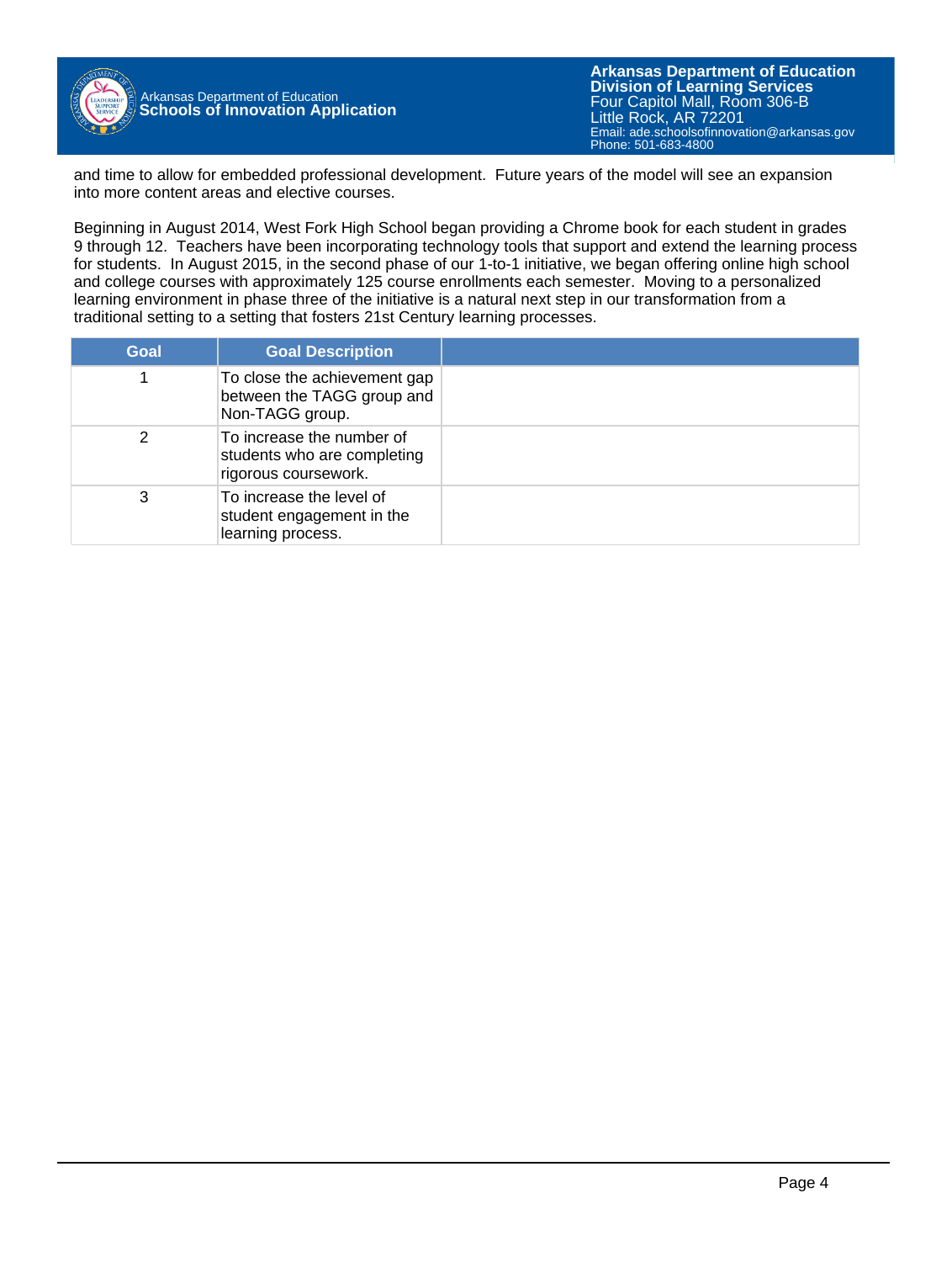

#### **Innovations**

| <b>Innovation</b>           | <b>Purpose</b>                                                                                                                                                                                                                                                                                                                                                                                                                                                                                                                                                                                                                                                                                                                                                                                                                                               |
|-----------------------------|--------------------------------------------------------------------------------------------------------------------------------------------------------------------------------------------------------------------------------------------------------------------------------------------------------------------------------------------------------------------------------------------------------------------------------------------------------------------------------------------------------------------------------------------------------------------------------------------------------------------------------------------------------------------------------------------------------------------------------------------------------------------------------------------------------------------------------------------------------------|
| Personalized Learning Model | A Personalized Learning Academy (PLA) will allow students in<br>grades 9-12 more choice in how they master course material<br>using a blending learning format. Students will have control of<br>the path, pace, place and time that they use to complete course<br>requirements. Students that grasp concepts easily and need<br>less 1-on-1 time with a teacher will be allowed to progress<br>through course requirements without being held back by those<br>that need more time to understand concepts. Students that<br>need more 1-on-1 time with a teacher, mentor or tutor will be<br>afforded the time needed due to a flexible learning schedule<br>focus on competencies and not simply time on task. Student<br>will have the choice to work in a 21st Century work space<br>(library) as well as in the classrooms of the teachers in the pod. |
|                             | Each student in the PLA will maintain (with support from both,<br>parents and an adult mentor) a personalized learning plan. The<br>personalized learning plan will also strengthen students' soft<br>skills expected in the workplace: communication skills,<br>teamwork and collaboration, adaptability, problem solving,<br>critical observation, and conflict resolution.                                                                                                                                                                                                                                                                                                                                                                                                                                                                                |
|                             | Each student that is accepted for the PLA will have the<br>opportunity to be placed back into the traditional classrooms<br>within the first 3-4 weeks of the school year. However, if<br>students begin to fall behind, we want the student to remain in<br>the PLA because additional support through 1-on-1 time with<br>both teachers and mentors can be provided to help the student<br>get back on track. However, if the student is transferred back<br>to the traditional setting, the student will not have the supports<br>needed to fill in the gaps for the student.                                                                                                                                                                                                                                                                             |
|                             | The PLA will allow us to consider more college and career<br>offerings for all students. Flexibility will allow for students to<br>progress through areas more quickly providing for increased<br>time to obtain skills training and/or college training.                                                                                                                                                                                                                                                                                                                                                                                                                                                                                                                                                                                                    |
|                             | Yearly data will be collected to measure progress toward<br>meeting our goals. Data will be analyzed by the Council of<br>Innovation, and adjustments to the plan will be made as<br>necessary and submitted to the Commissioner for review.<br>Findings will be published and presented to parents, teachers,<br>students, community, and school board.                                                                                                                                                                                                                                                                                                                                                                                                                                                                                                     |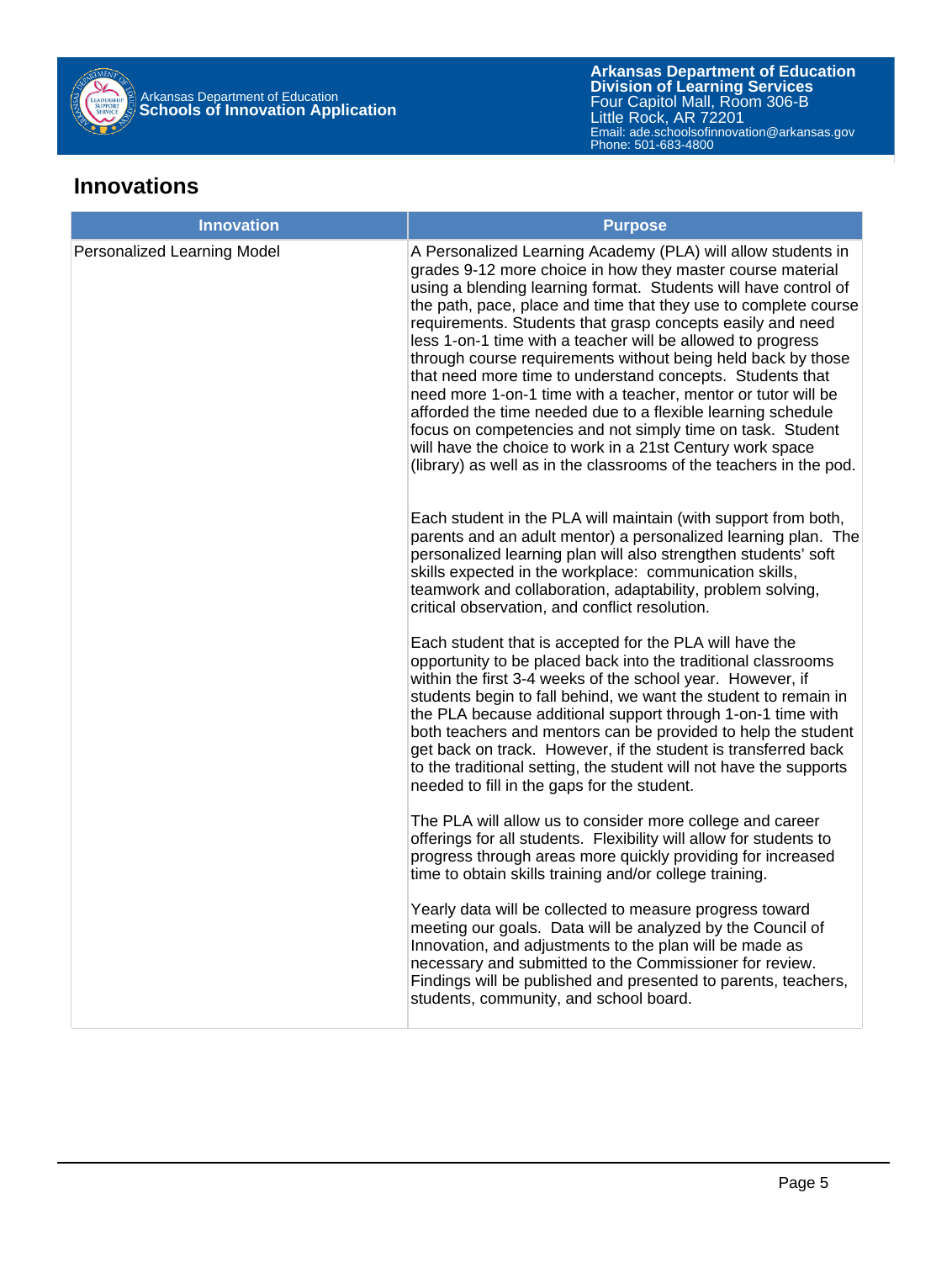

| <b>Innovation</b>      | <b>Purpose</b>                                                                                                                                                                                                                                                                                                                                                                                                                                                                                                                                                                                                                                                                                                                                                                                                                                                                                                                                                                                                                                                                                                               |
|------------------------|------------------------------------------------------------------------------------------------------------------------------------------------------------------------------------------------------------------------------------------------------------------------------------------------------------------------------------------------------------------------------------------------------------------------------------------------------------------------------------------------------------------------------------------------------------------------------------------------------------------------------------------------------------------------------------------------------------------------------------------------------------------------------------------------------------------------------------------------------------------------------------------------------------------------------------------------------------------------------------------------------------------------------------------------------------------------------------------------------------------------------|
| School-based Mentoring | Mentoring allows for students to build a deeper, lasting<br>relationship with at least one adult in the school. Some<br>benefits of mentoring programs are:<br>•Students get more one-on-one counseling than in traditional<br>models:<br>•Students usually have a more clear plan for the future;<br>•Students take higher-level academic courses and concentrate<br>on career technical courses;<br>•Student electives are aligned with the focused goals for the<br>future;<br>•Students see a connection between classes and future goals;<br>and<br>•Students receive more timely help when they encounter<br>problems which allows for increases in student performance.<br>(South Dakota Department of Education, n.d.)<br>Each adult mentor will be assigned a group of students that<br>they will work with over multiple years until students graduate.<br>Together, the parents, mentor, and student will develop a<br>personalized learning plan and monitor the progress regularly.<br>Mentors will meet with students at least one time per week and<br>make contact with parents at least one time per month. |
|                        |                                                                                                                                                                                                                                                                                                                                                                                                                                                                                                                                                                                                                                                                                                                                                                                                                                                                                                                                                                                                                                                                                                                              |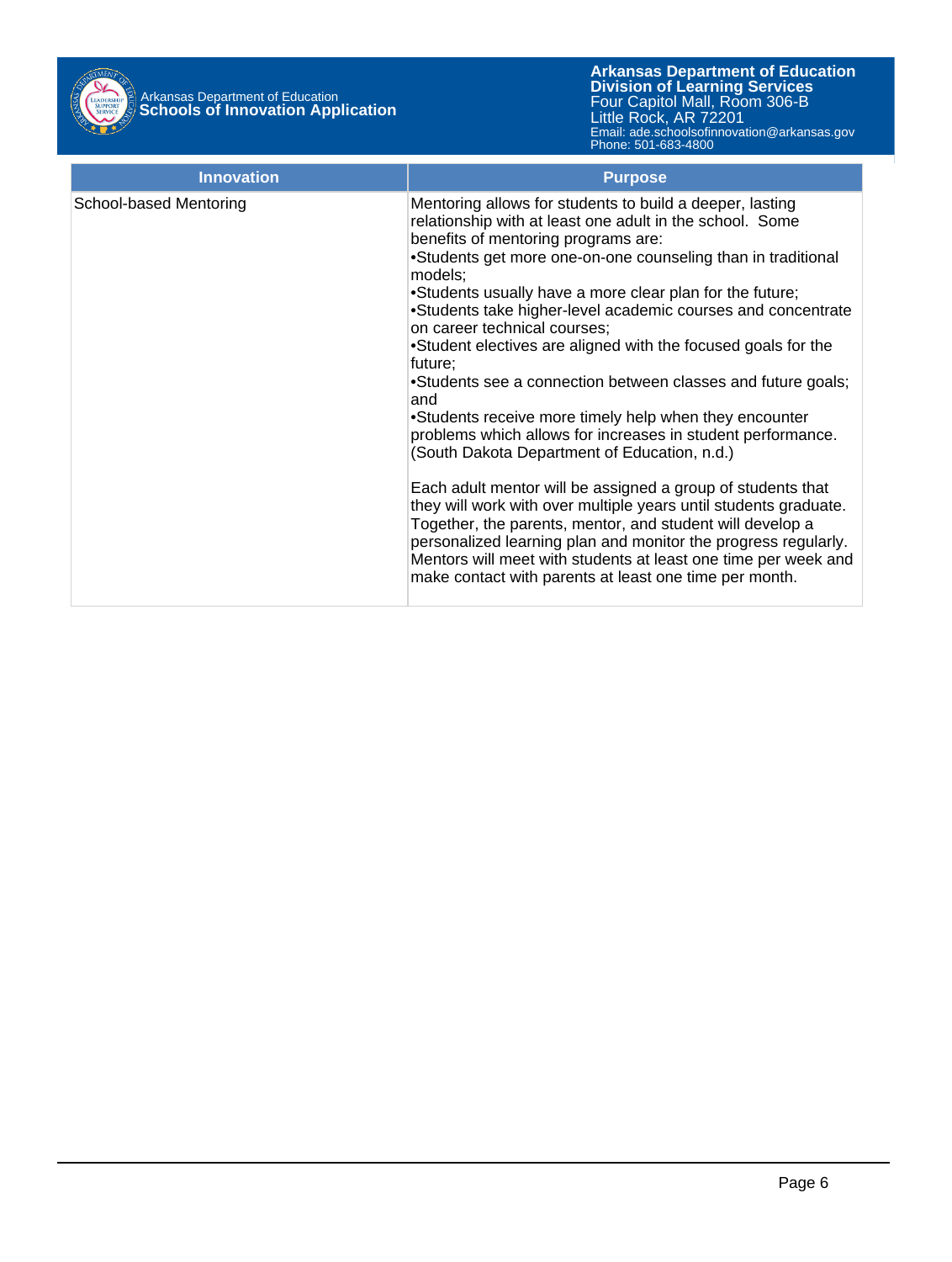

#### **Innovation Plan**

| <b>Plan Date</b> | <b>Action</b>                 | <b>Expected Outcome</b>                                                                                                                                                                                                                                                                                                                                                                                                                                                                                                                                                                                                                                                                                                                    |
|------------------|-------------------------------|--------------------------------------------------------------------------------------------------------------------------------------------------------------------------------------------------------------------------------------------------------------------------------------------------------------------------------------------------------------------------------------------------------------------------------------------------------------------------------------------------------------------------------------------------------------------------------------------------------------------------------------------------------------------------------------------------------------------------------------------|
| 03/10/2016       | <b>Curriculum Advances</b>    | All current pre-Advanced Placement<br>courses will be compared to the parallel<br>content courses. We will identify the key<br>activities, projects, and units that raise the<br>level of a course to Pre-AP. These<br>activities, projects, and units will be added<br>as optional portions to the "regular" course.<br>This will allow students to complete the<br>more advanced work in a less threatening<br>environment. We hope that more students<br>will show success in the early advanced<br>tasks and continue to complete the<br>advanced tasks raising the level and depth<br>of their understanding in the content area.<br>This should allow for increased numbers of<br>students completing more advanced<br>coursework.   |
| 04/20/2016       | Redesign High School Schedule | The high school schedule will be modified<br>to support the flexible use of teacher and<br>student time into a larger block of time-<br>205 minutes-rather than the current<br>eight 45 minute blocks that are used.<br>Staffing decisions will be made based on<br>the needs for this new design. Common<br>planning will be in place for teachers in the<br>PLA to allow for daily collaboration around<br>student data and progress.                                                                                                                                                                                                                                                                                                    |
| 02/18/2016       | Curriculum Design             | Core teachers will work collaboratively to<br>enhance their current curriculum resources<br>to allow for more differentiated experiences<br>for students. The curriculum will be based<br>on the Arkansas Content Frameworks with<br>an increased expectation of rigor and<br>relevance. The curriculum design will also<br>include a focus on cross-curricular<br>connections to include all core areas, art,<br>music, careers and technology. The<br>course content will be loaded into an online<br>learning management system (LMS) to aid<br>in the differentiated delivery to students.<br>The LMS will allow for the tracking of<br>student mastery of skills. The data will be<br>available to parents, teachers and<br>students. |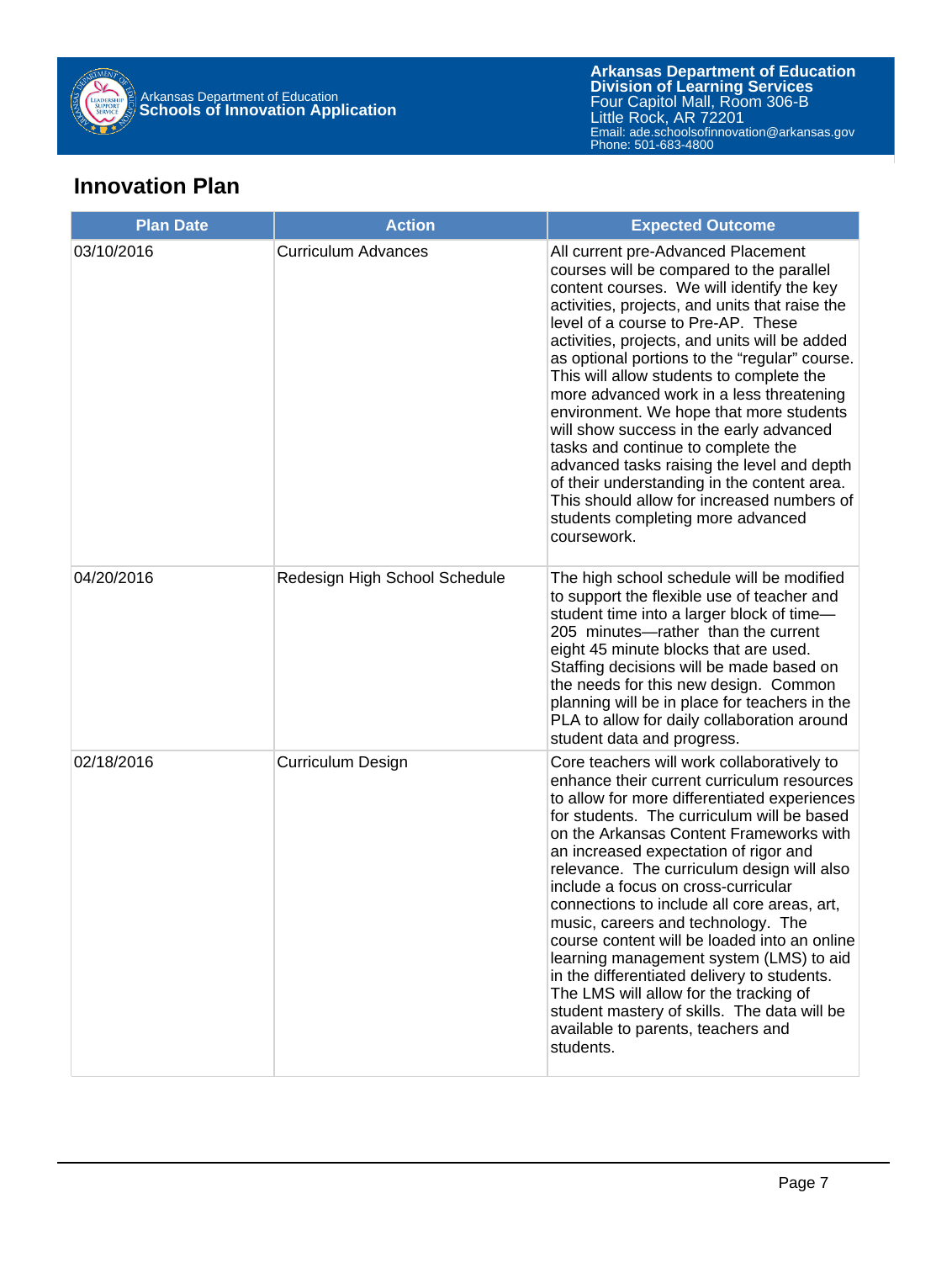

| <b>Plan Date</b> | <b>Action</b>                                   | <b>Expected Outcome</b>                                                                                                                                                                                                                                                                                                                                                    |
|------------------|-------------------------------------------------|----------------------------------------------------------------------------------------------------------------------------------------------------------------------------------------------------------------------------------------------------------------------------------------------------------------------------------------------------------------------------|
| 06/15/2017       | <b>Additional Curriculum Design</b>             | We will add additional core courses to the<br>PLA. Teachers of elective courses will be<br>invited to develop blended course<br>materials that allow for a personalized<br>learning experience for all students. All<br>blended courses will be required to contain<br>real, relevant and rigorous content and<br>high expectations similar to core classes in<br>the PLA. |
| 07/20/2017       | Increase Work-based Internship<br>Opportunities | As students begin to successfully complete<br>graduation requirements at a faster pace,<br>the students will be able to spend more<br>time in a work-based internship. The<br>flexible schedule of a PLA will reduce<br>scheduling conflicts that might prevent a<br>student from participating in an internship.                                                          |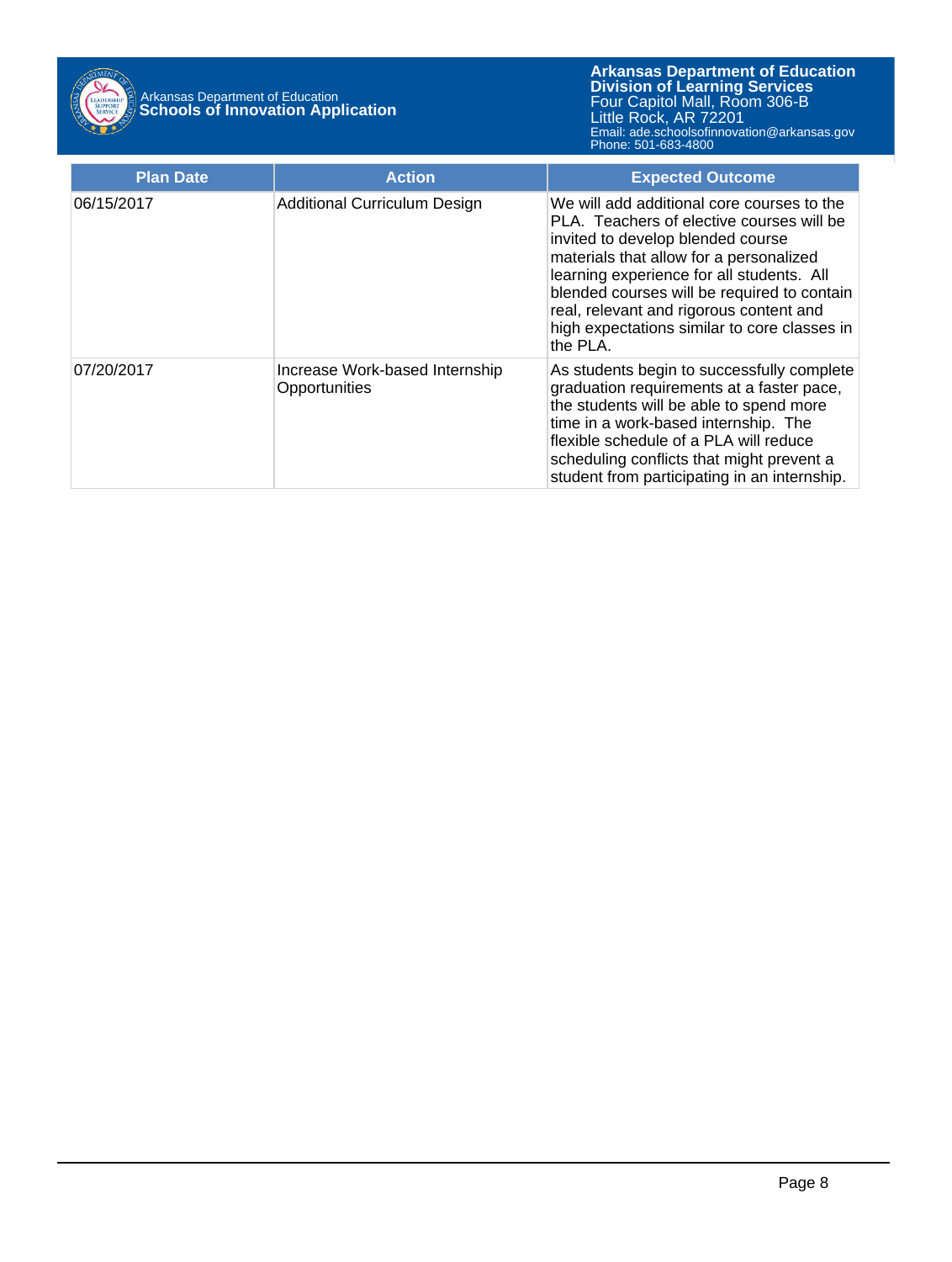

## **Requested Waivers**

| <b>Code section, Rule, or Local</b><br><b>Policy</b> | <b>Goal</b>    | <b>Rationale</b>                                                                                                                                                                                                                                                                                                                                                                                                                                                                                                                                                                                                                                                                                                          |
|------------------------------------------------------|----------------|---------------------------------------------------------------------------------------------------------------------------------------------------------------------------------------------------------------------------------------------------------------------------------------------------------------------------------------------------------------------------------------------------------------------------------------------------------------------------------------------------------------------------------------------------------------------------------------------------------------------------------------------------------------------------------------------------------------------------|
| 14.03 Clock hours for unit of credit                 | 1              | Students will be allowed to show mastery of<br>concepts/skills and progress at a personalized pace<br>through the curriculum. A waiver from the 120 clock<br>hours' requirement will be necessary to allow students to<br>progress as needed. When students have completed the<br>required coursework at the mastery level, they will be able<br>to begin working on the next course in the sequence.<br>We want this waiver to apply to any course offered within<br>the Personalized Learning Academy only. In year 1, we<br>will be including math, English, science and social studies<br>courses in the PLA. In year 2 and beyond, we will be<br>adding elective courses to include career and technical<br>courses. |
| 10.02.5 Class Size Maximum                           | $\overline{2}$ | Students will have control of the time, place, path and<br>pace at which they work through the curriculum.<br>Therefore, students will be allowed to find a comfortable<br>location in which to work and get support. This flexibility<br>might result in a teacher hosting over 30 students that<br>he/she is monitoring. The waiver from the maximum class<br>size requirements will be necessary for teachers and<br>students to choose when and where to participate in the<br>learning process. We are asking that a max of 40<br>students be allowed in any given class with the 150 daily<br>maximum to still remain in tact.<br>This waiver is tied to goals #2 and #3.                                           |
|                                                      | 3              |                                                                                                                                                                                                                                                                                                                                                                                                                                                                                                                                                                                                                                                                                                                           |
|                                                      | 3              |                                                                                                                                                                                                                                                                                                                                                                                                                                                                                                                                                                                                                                                                                                                           |
|                                                      | 3              |                                                                                                                                                                                                                                                                                                                                                                                                                                                                                                                                                                                                                                                                                                                           |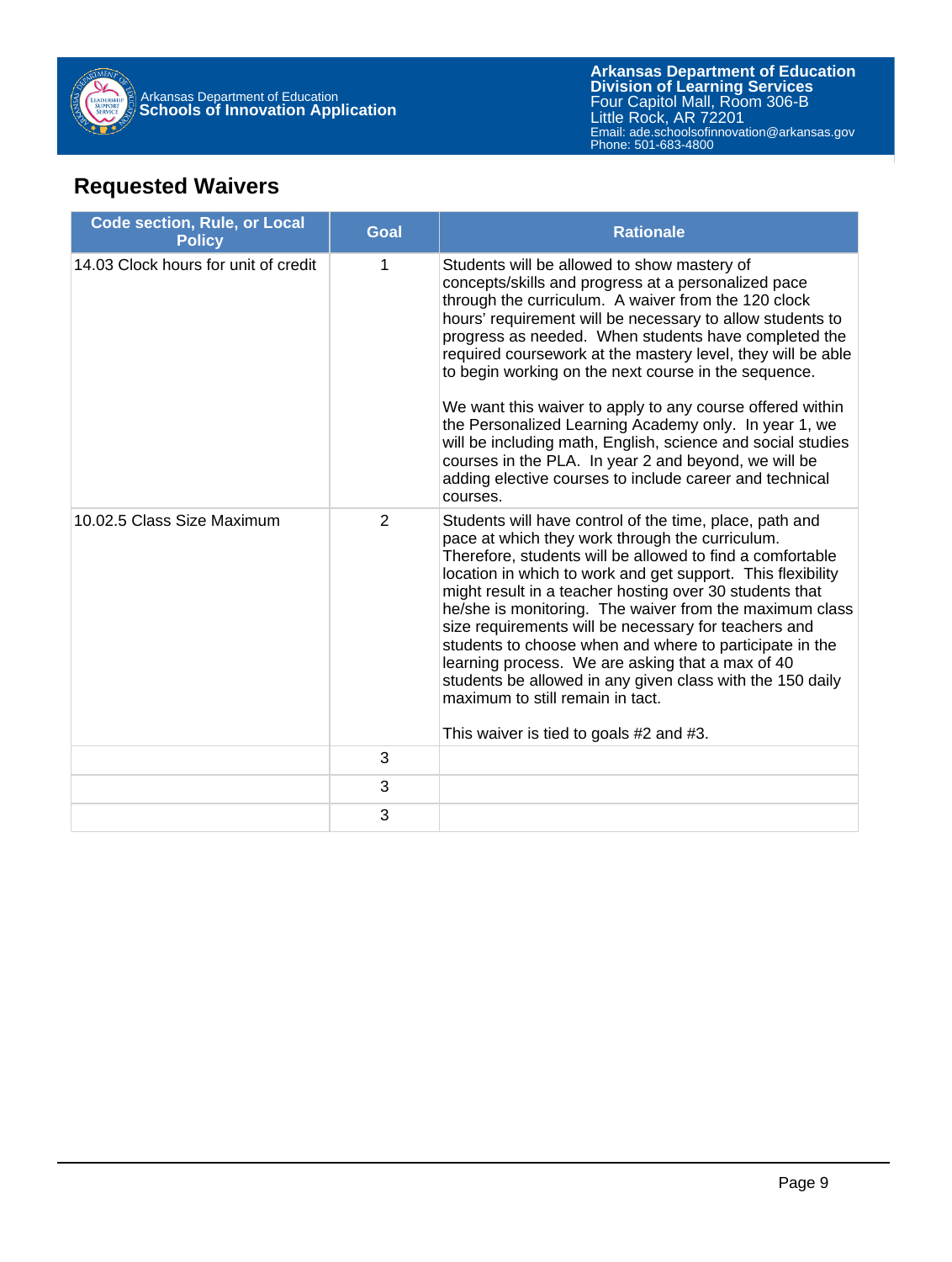

### **Council of Innovation**

District:

School:

Minority at School 7.00%

| <b>Council Member Name</b> | <b>Representative Group</b> | <b>Minority</b> | <b>Position</b>              | <b>Date Elected</b> |
|----------------------------|-----------------------------|-----------------|------------------------------|---------------------|
| Andrew Stone               | Teacher                     | N               | Member                       | 12/18/2015          |
| Morgan Wunder              | Student                     | N               | Member                       | 12/14/2015          |
| Kennah Eden                | Student                     | N               | Member                       | 12/14/2015          |
| Chana Keiss                | Parent                      | N               | Member                       | 1/5/2016            |
| <b>Carl Clements</b>       | <b>Other Staff</b>          | N               | Member                       | 12/18/2015          |
| Valleta Scott              | Parent                      | N               | Member                       | 1/5/2016            |
| Kenlea Baker               | Parent                      | N               | Member                       | 1/5/2016            |
| <b>Kandy Lichty</b>        | <b>Other Staff</b>          | N               | Member                       | 12/18/2015          |
| Jan Throgmorton            | Community                   | Y               | Member                       | 1/5/2016            |
| Amy Simco                  | Community                   | N               | Member                       | 1/5/2016            |
| Susan Neyman               | Parent                      | N               | Member                       | 1/5/2016            |
| Sarah Jones                | Teacher                     | N               | Member                       | 12/18/2015          |
| John Crowder               | Administrator               | N               | Facilitator (non-<br>voting) | 12/18/2015          |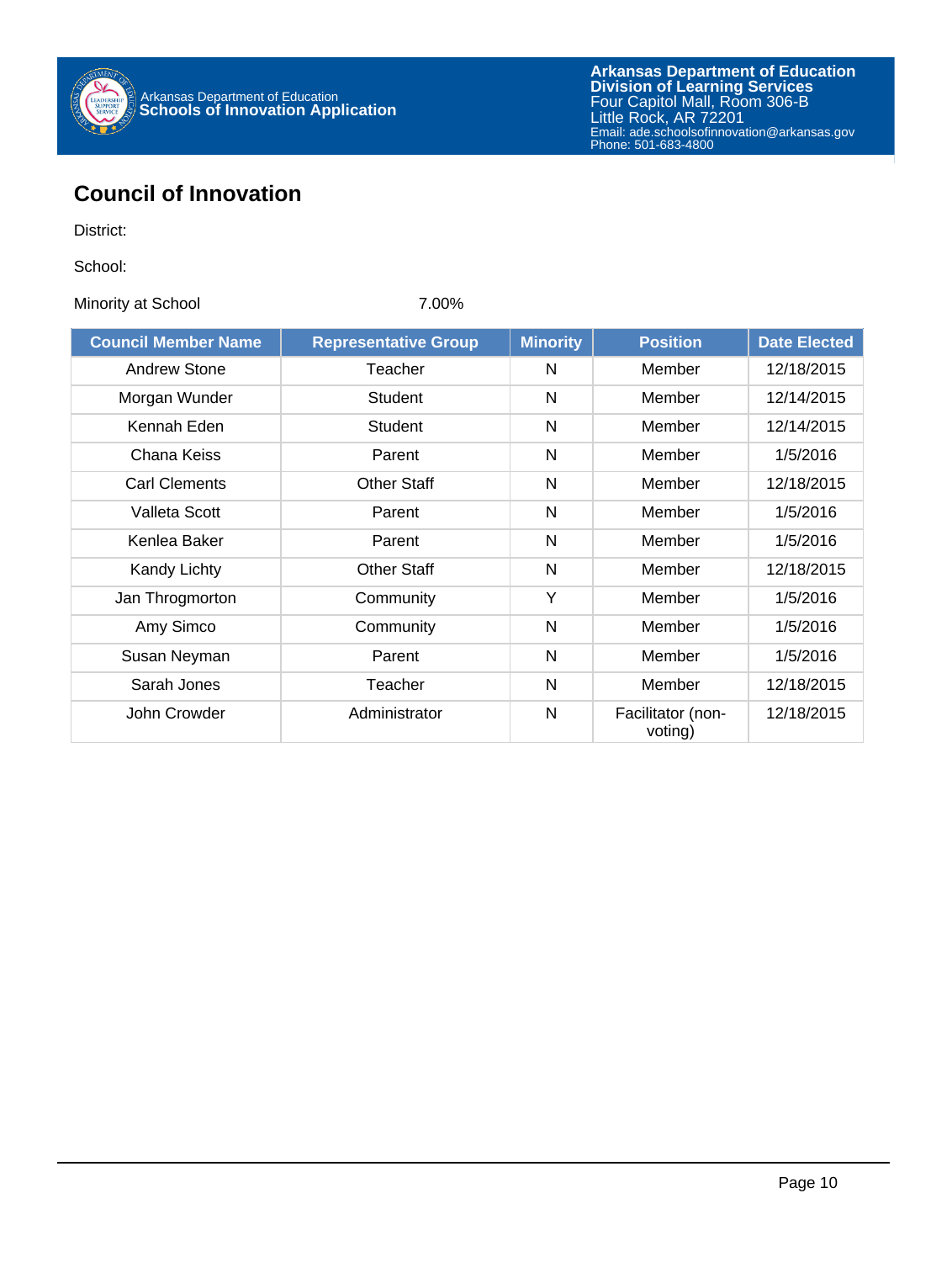

## **Shared Leadership**

| <b>Meeting</b><br><b>Date</b> | <b>Meeting</b><br><b>Purpose</b>                                                                   | No. of<br><b>Teachers</b><br><b>Present</b> | No. of<br><b>School</b><br><b>Staff</b><br><b>Present</b> | No. of<br><b>Parents</b><br><b>Present</b> | No. of<br><b>Community</b><br><b>Members</b><br><b>Present</b> | No. of<br><b>Students</b><br><b>Present</b> | <b>Meeting</b><br><b>Outcome/</b><br><b>Planned Next</b><br><b>Steps</b>                                                    |
|-------------------------------|----------------------------------------------------------------------------------------------------|---------------------------------------------|-----------------------------------------------------------|--------------------------------------------|----------------------------------------------------------------|---------------------------------------------|-----------------------------------------------------------------------------------------------------------------------------|
| 12/1/2015                     | Campus<br>Leadership<br><b>Team Meeting</b>                                                        | $\pmb{0}$                                   | $\boldsymbol{0}$                                          | $\boldsymbol{0}$                           | $\boldsymbol{0}$                                               | $\mathbf 0$                                 | Share info<br>from site visit--<br>plan to share<br>with teachers,<br>parents,<br>students                                  |
| 12/18/201<br>5                | Staff<br>presentation<br>on<br>Personalized<br>Learning &<br>COI<br>Representativ<br>es            | 25                                          | $6\phantom{1}6$                                           | $\boldsymbol{0}$                           | $\boldsymbol{0}$                                               | $\mathbf 0$                                 | Attend 1st COI<br>Meeting on<br>1/7/16                                                                                      |
| 1/5/2016                      | Community<br>Meeting to<br>seek<br>innovation<br>ideas and<br>elect<br>representative<br>s for COI | 5                                           | 1                                                         | 9                                          | $\overline{2}$                                                 | $\mathbf 0$                                 | Attend 1st COI<br>meeting on<br>1/7/16                                                                                      |
| 1/7/2016                      | <b>COI</b> Meeting                                                                                 | $\overline{2}$                              | $\overline{2}$                                            | $\overline{4}$                             | $\overline{2}$                                                 | $\overline{2}$                              | Provide<br>suggestions<br>and select<br>working group<br>to work on<br>details to bring<br>back to<br>meeting on<br>1/26/16 |
| 1/18/2016                     | <b>Staff Meeting</b><br>to share notes<br>from 1st COI<br>meeting                                  | 26                                          | 6                                                         | $\boldsymbol{0}$                           | $\boldsymbol{0}$                                               | $\mathbf 0$                                 | Provide<br>responses to<br>questions that<br>were posed<br>during the 1st<br>COI meeting                                    |
| 1/26/2016                     | 2nd COI<br>Meeting to<br>dicuss draft<br>proposal to<br>submit to ADE<br>for feedback              | $\overline{4}$                              | $\overline{2}$                                            | $\overline{4}$                             | $\overline{2}$                                                 | $\mathbf{1}$                                | Approved the<br>draft to be<br>submitted to<br><b>ADE</b>                                                                   |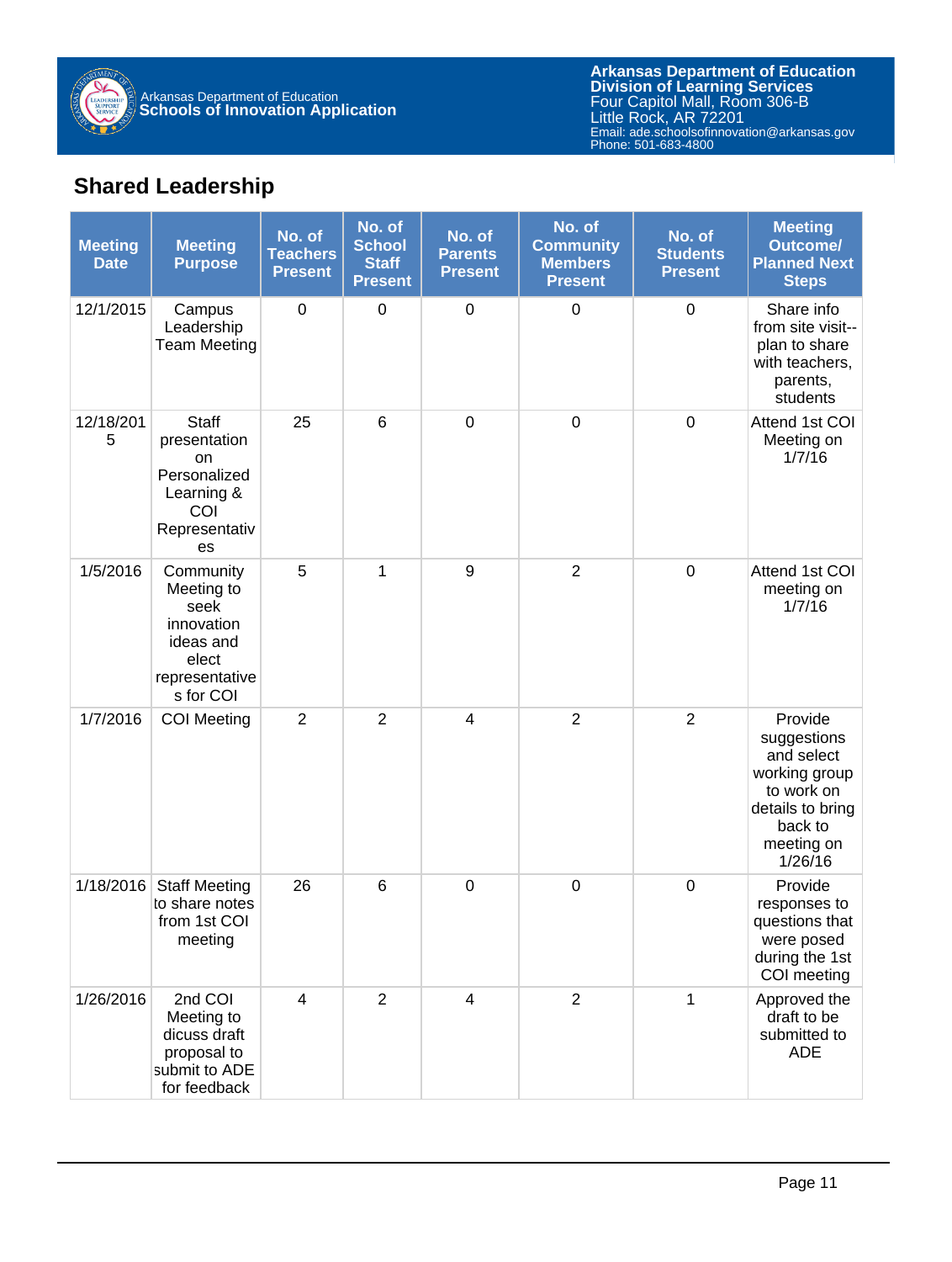

# Arkansas Department of Education **Schools of Innovation Application**

**Arkansas Department of Education** Email: ade.schoolsofinnovation@arkansas.gov **Division of Learning Services** Four Capitol Mall, Room 306-B Little Rock, AR 72201 Phone: 501-683-4800

| <b>Meeting</b><br><b>Date</b> | <b>Meeting</b><br><b>Purpose</b> | No. of<br>Teachers<br><b>Present</b> | No. of<br><b>School</b><br><b>Staff</b><br><b>Present</b> | No. of<br><b>Parents</b><br><b>Present</b> | No. of<br><b>Community</b><br><b>Members</b><br><b>Present</b> | No. of<br><b>Students</b><br><b>Present</b> | <b>Meeting</b><br><b>Outcome/</b><br><b>Planned Next</b><br><b>Steps</b> |
|-------------------------------|----------------------------------|--------------------------------------|-----------------------------------------------------------|--------------------------------------------|----------------------------------------------------------------|---------------------------------------------|--------------------------------------------------------------------------|
| 3/10/2016                     | Parent<br>Meeting about<br>SOI   | 3                                    | 1                                                         | 13                                         | 1                                                              | 5                                           | Obtain more<br>information<br>about SOI plan                             |
| 2/29/2016                     | 3rd COI<br>Meeting               | 4                                    | $\Omega$                                                  | 5                                          | $\Omega$                                                       | $\Omega$                                    | Vote to<br>approve plan<br>to be<br>submitted to<br>staff for a vote     |
| 3/15/2016                     | Parent CAP<br>Meeting            | 27                                   | $\overline{4}$                                            | 49                                         | $\Omega$                                                       | 40                                          | Obtain more<br>information<br>about SOI plan                             |
| 3/17/2016                     | Parent CAP<br>Meeting            | 27                                   | $\overline{4}$                                            | 49                                         | $\Omega$                                                       | 40                                          | Obtain more<br>information<br>about SOI plan                             |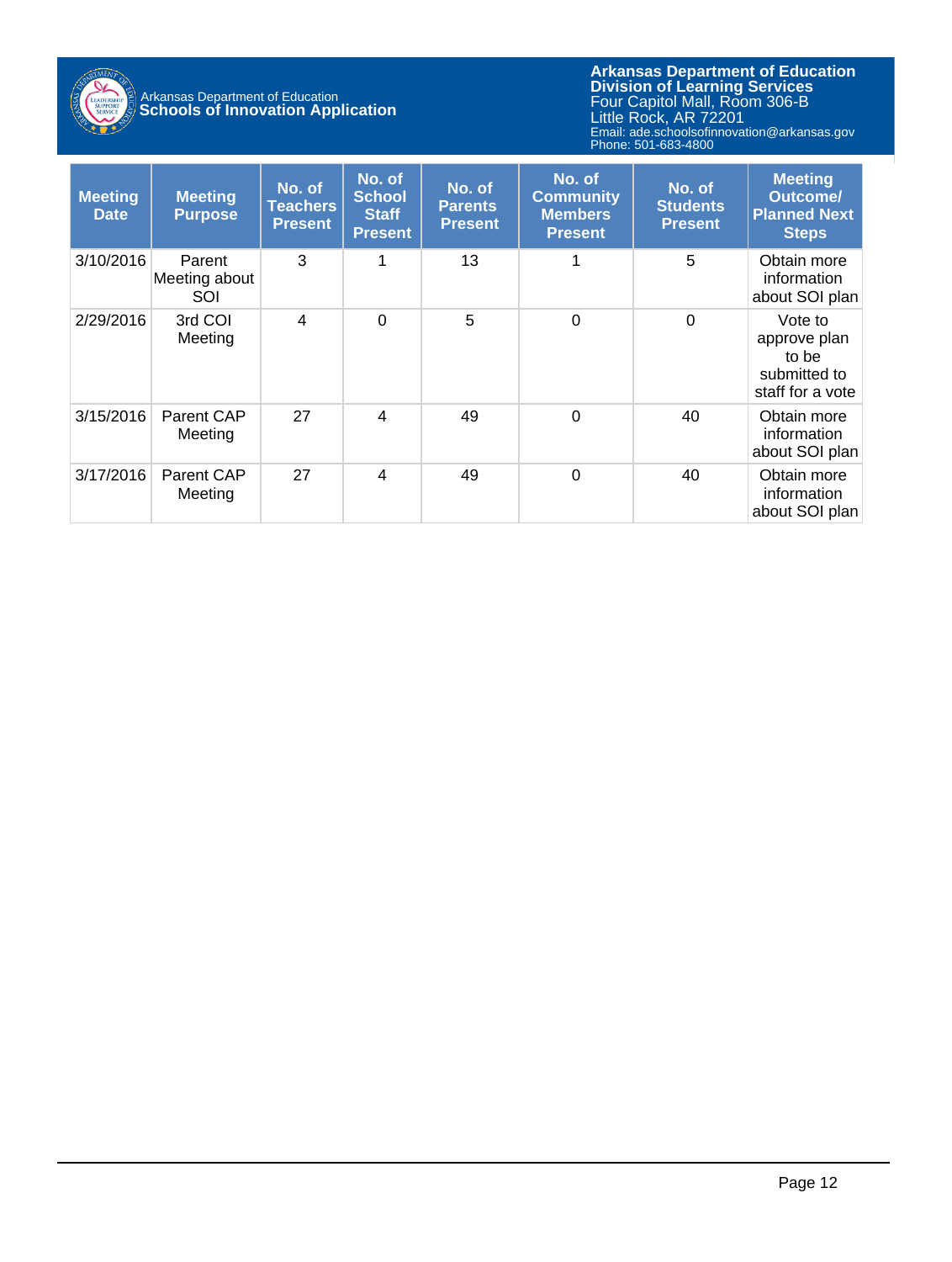

#### **Election Results**

| Number of certified and classified on staff:                            | 44            |
|-------------------------------------------------------------------------|---------------|
| Number of staff who voted:                                              | 42            |
| Number of staff who voted for proposed Plan:                            | 40            |
| Number of staff who voted against the proposed plan:                    | $\mathcal{P}$ |
| Percentage of staff voting in favor of the proposed Plan of Innovation: | 95            |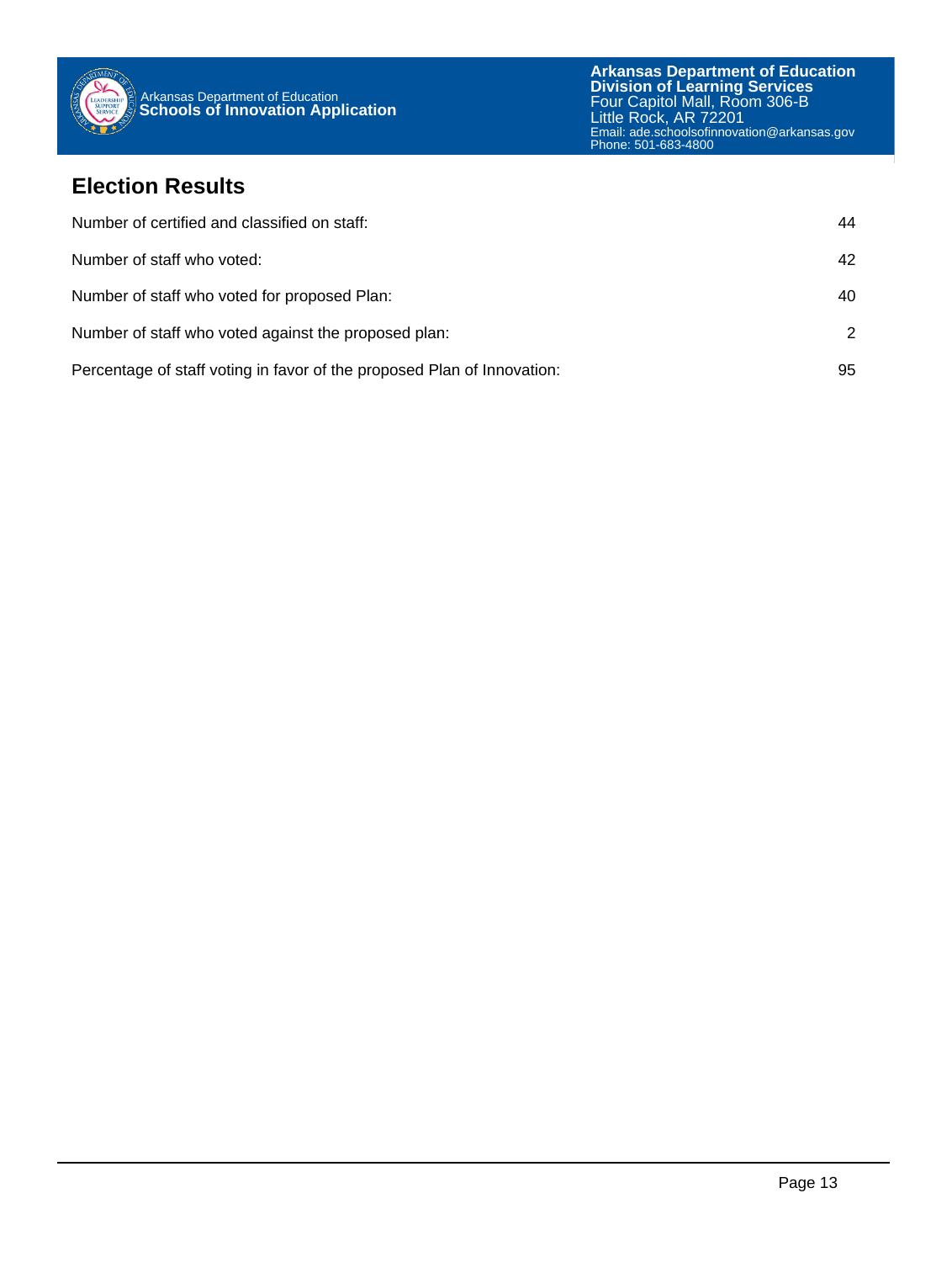

### **Professional Development Scope**

#### Professional Development Plan Part 1

| <b>Date</b> | <b>Audience</b>                           | <b>Purpose of the Session</b>                                                                                                                                                                                 |
|-------------|-------------------------------------------|---------------------------------------------------------------------------------------------------------------------------------------------------------------------------------------------------------------|
| 9/29/2015   | District Admin, MS Teacher, HS<br>Teacher | School of Innovation Conference in Little<br>Rock to learn more about innovation and<br>the application process                                                                                               |
| 10/13/2015  | Administrators, teachers                  | Meeting with UA Office of Innovation to<br>discuss application process and potential<br>site visits                                                                                                           |
| 11/5/2015   | Administrators, teachers                  | Visit to Western Wayne Schools in Indiana<br>to observe personalized learning model in<br>action and visit with staff and students<br>about their experiences                                                 |
| 11/18/2015  | Administrators, teachers                  | Campus Leadership Team Meeting --<br>Share the information gained from the<br>school site visit                                                                                                               |
| 12/11/2015  | Administrators, teachers                  | Office of Innovation Summit-increase the<br>number of teachers that learn about<br>personalized learning model; begin<br>fleshing out the details of a plan of<br>implementation                              |
| 12/18/2015  | Administrators, teachers, other staff     | High School Staff meeting to discuss the<br>ideas of personalized learning model, take<br>suggestions and concerns, elect certified<br>and classified representative to serve on<br>the Council of Innovation |
| 1/18/2016   | Administrators, teachers, other staff     | Professional Development Day - discuss<br>the input from the first Council of<br>Innovation meeting, seek input from entire<br>staff, discuss mentoring and personalized<br>learning benefits and processes   |

Professional Development Plan Part 2